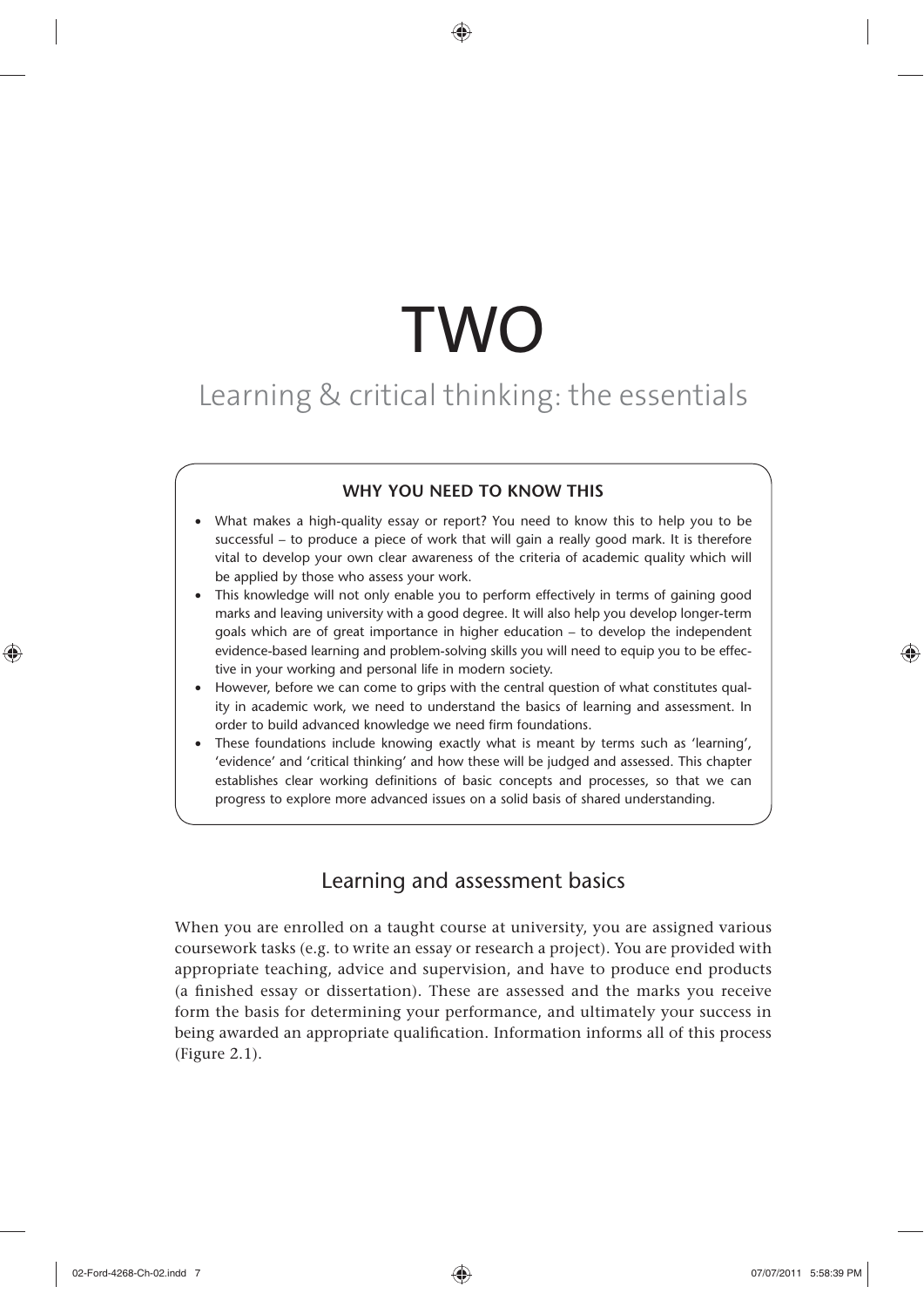

**Figure 2.1** The basic academic process

Note that your work may be assessed by more than one person, whom I have termed 'assessor(s)' and 'lecturer/supervisor' in Figure 2.1. Often, your work will be marked by the lecturer who set your essay or who will be supervising your research. Sometimes a second marker may also mark your work – for example in the case of Master's dissertations. At research degree level, an independent external examiner from another university will assess your work. You should also bear in mind that all academic degree programmes have an independent external examiner, whose role is to monitor and maintain academic standards.

Have a look at the box below. Don't continue until you've spent some time over this. It is important to think deeply about these basic concepts.

## **THINK** If *you* had to mark an essay, project report or dissertation, what are the essential things *you* would look for to give it a 'pass'? *I would look for evidence of...*

◈

8 THE ESSENTIAL GUIDE TO USING THE WEB FOR RESEARCH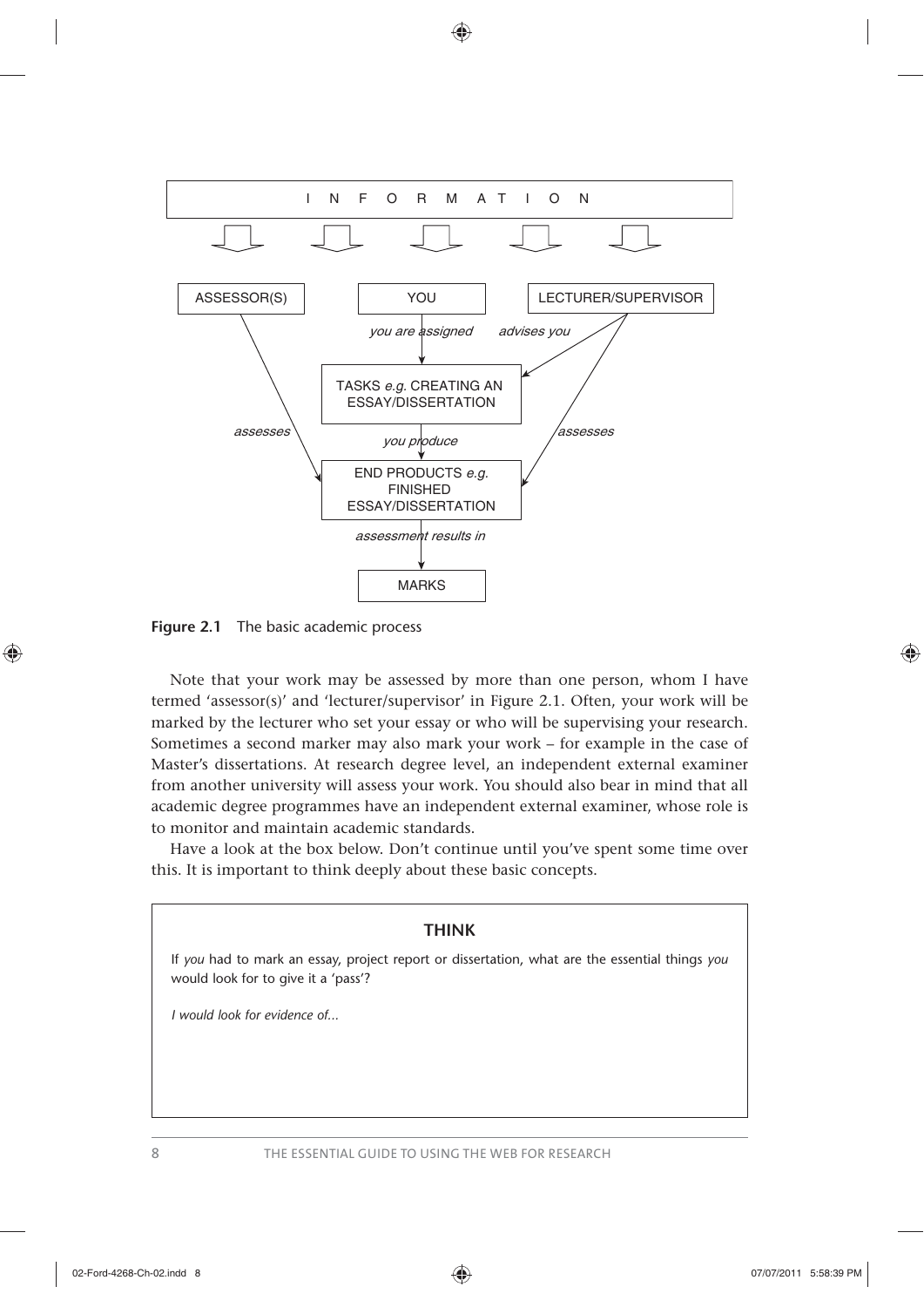Did your answer include any or all of the following terms?

*Understanding... Learning... Knowledge...* 

You are certainly expected to show evidence of one or more of these at a basic level. If your essay or report does *not* provide such evidence, then you should not expect to receive a 'pass' mark.

♠

This may seem perfectly obvious, but we need to delve a little deeper. *Knowledge*, *learning* and *understanding* seem very desirable, but what *exactly* are they? We use these words all the time, but are rarely called upon to define them unequivocally – and in a way that clearly differentiates each from the others.

| <b>THINK</b>                                            |
|---------------------------------------------------------|
| Write below exactly what you understand by these words. |
| Knowledge can be defined as                             |
|                                                         |
|                                                         |
| Understanding can be defined as                         |
|                                                         |
|                                                         |
| Learning can be defined as                              |
|                                                         |
|                                                         |
|                                                         |
|                                                         |

Again, don't continue until you've had a really good think about this.

Bear in mind that there is no uniformly agreed way of defining these terms. They can be defined in different ways at differing levels of complexity. Here are the working definitions used in this book...

LEARNING & CRITICAL THINKING: THE ESSENTIALS 9

◈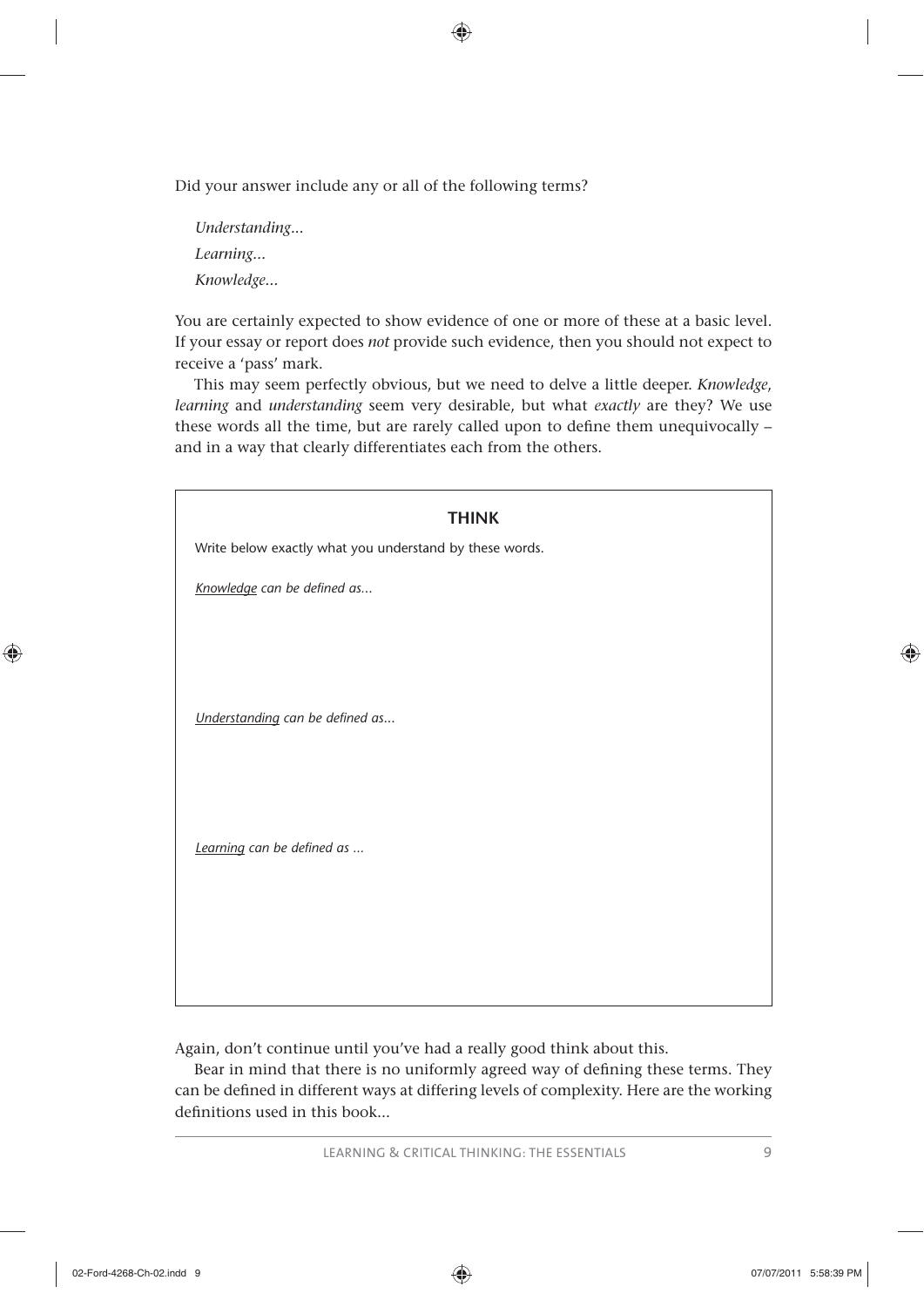*Knowledge* is defined here as *what is considered to be true, or certain* (as opposed, for example, to unsubstantiated beliefs). You can know: *that something is so* (declarative knowledge); *how something is or can be done* (procedural knowledge); and *why something is so* (schematic knowledge).

*Understanding* something is *having knowledge about* it.

*Learning* is *the process of acquiring knowledge* (*coming to understand* something).

Knowing about something enables you to make claims about it. But you can know things with *varying levels of certainty*. This means that you can claim that something *is* so – or you can claim that something *may be* so. In this book I use the term 'assertion' to indicate a claim that something *is* so, and the term 'proposition' to indicate a claim that something *may be* so.

But assessment at higher education level generally entails more than looking for evidence of basic understanding, knowledge or learning. We can discover what else is required if we examine the sort of assessment criteria typically used by lecturers when they mark essays and research projects.

Over and above basic understanding, such criteria require evidence of additional qualities. The following are criteria commonly used to assess students' essays:

*Interpretation and scope Understanding of topic Use of authoritative literature Critical analysis Evaluation of evidence Synthesis of ideas Structure and logical development* 

Here we have some important concepts which go beyond simple *understanding*. Some seem very straightforward – for example, *scope* and *logical structure*. It seems fairly obvious that you should make sure your essay or report is appropriately scoped – that is, it focuses on what you have been asked to focus on. It would also seem self-evident that your work should display a structure that is logical. You would hardly want it to be *illogical*.

But these criteria also include *interpretation*, *critical analysis*, *evaluation of evidence*, *synthesis of ideas* and *authoritative literature*. What exactly do these refer to? They imply that you have to do *more* in an essay or report than simply understand and then describe what you have been told by experts, in lectures and books.

◈

10 THE ESSENTIAL GUIDE TO USING THE WEB FOR RESEARCH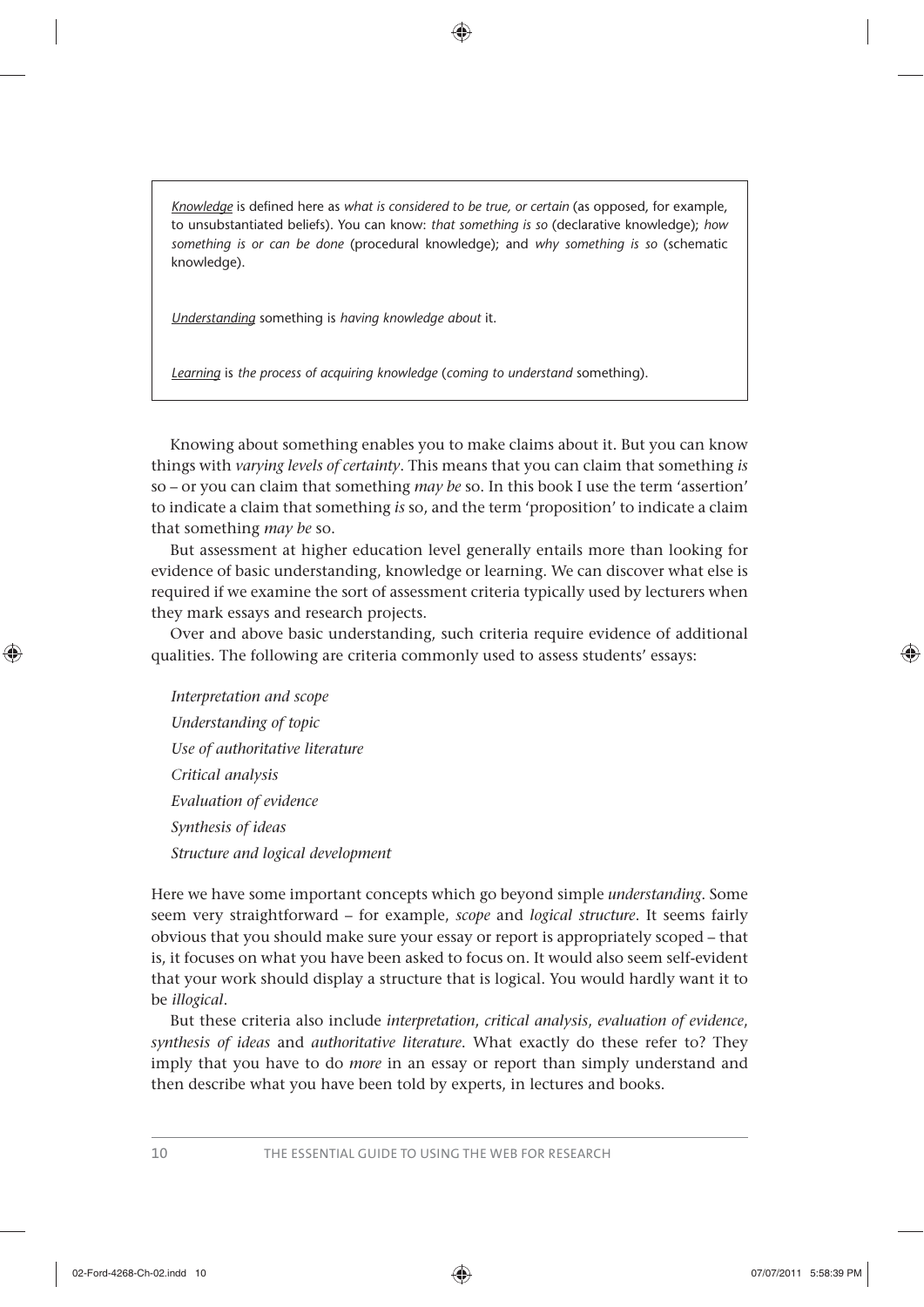*Analysis* entails actively breaking something down into its component parts. *Synthesis* entails actively bringing things together to form a whole. *Evaluation* also implies that you have to do more than just understand the information you find or are given. You also need to assess its merits – its strengths, its weaknesses, and its appropriateness for your purposes. And *interpretation* implies that there isn't necessarily just one way of reading something. *Authoritative* literature also implies that there must also be *non-authoritative* literature. ('Literature' in the academic world means more than just literary works like novels – it refers to the complete range of academic writings in an area of study, including books, journal articles, theses, etc., in which ideas are put forward.)

In a nutshell, what is implied by the latter three concepts is the existence of *alternatives* – alternative ideas, alternative interpretations and alternative information sources. Also implied is the fact that you need to be able to assess their relative merits – and to choose and reject them as appropriate. This is the essence of *critical thinking*.

#### **THINK**

But if you are at university, then surely what you are paying for is to be provided with up-todate, accurate information in your chosen subject of study?

If knowledge is 'what is considered to be true', isn't this precisely what you expect to be provided to you by your lecturers? Surely the information they give you should already have been thoroughly analysed, synthesised and evaluated by them – the experts?

What's your view on this? Take a few moments to think about it before you continue.

We defined *knowledge* as *what is considered to be true, or certain*. However, what *you* consider as true or certain may not necessarily be considered by someone else as true or certain. There is, therefore, a sense in which we can say that *your* knowledge may be different from *another person's* knowledge.

To complicate matters, we also often use the word 'knowledge' in a less subjective sense to indicate *not* what a particular person considers as certain, but rather what is *more generally* agreed to be certain within a particular community – or in society more generally. From this less subjective perspective, even though *you* may be completely convinced by the evidence available to you that a particular belief is justified (and thereby becomes part of your own knowledge), it does not constitute 'knowledge' in this more general sense unless also accepted as certain by the wider community.

At one level, education is about aligning the two – the subjective knowledge of the individual student with the authoritative knowledge of experts. This applies in cases where what constitutes generally agreed knowledge, shared by experts in the subject area concerned, can be clearly established.

◈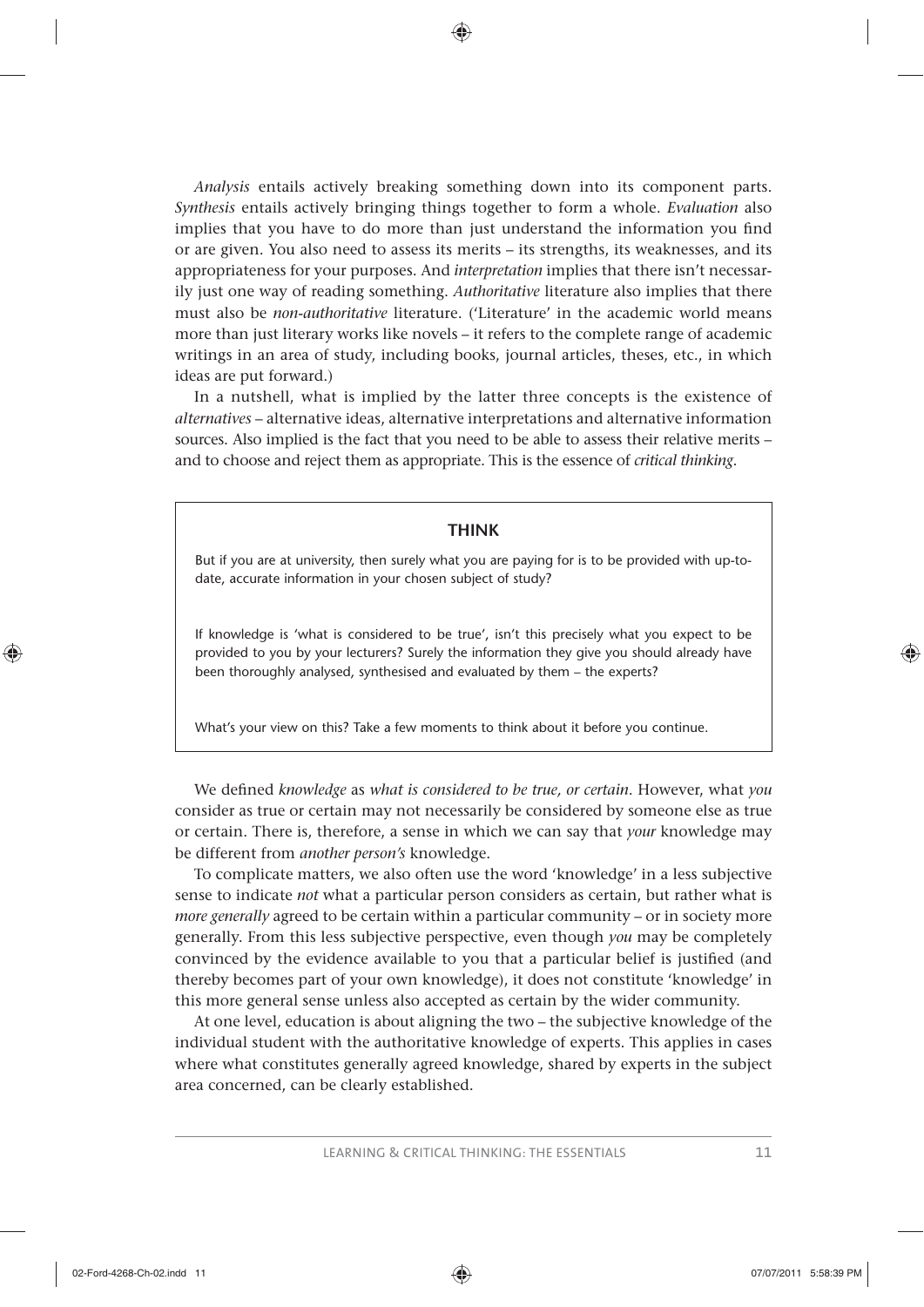Thus, if I as a novice do not know how to program using the *Flash* graphics software package, I learn how to use *Flash* by exposing myself to the knowledge of experts, and attempting to align *my* knowledge with *theirs*. I can tell that the experts' knowledge is 'true' or 'certain' in so far as my programming actually *works* when I apply it.

◈

But often, truth or falsehood cannot be objectively established – particularly when we are dealing with topics and subjects which include *people* and *society* within their focus (as in the arts, humanities, and social sciences). In these areas, it is often more a case of establishing the relative merits of differing – often competing – views of what it is reasonable to believe.

For this reason, producing a piece of academic work on a topic is *not* just a case of showing that you have understood what you have been told by recognised experts (in lectures or books). This *may* apply to some extent where you are new to a subject and need to establish what are its basic tenets – i.e. what are generally agreed by the experts to be the basic concepts and building blocks of the subject.

But when you begin to move beyond the basics, you will generally find that things are less certain – less subject to general agreement. You begin to move to a level in which different people, different experts and different groups make different – often conflicting – claims.

Where things are uncertain, there is always the possibility that for any claim (proposition or assertion), there may be one or more counter-claims. Maybe the evidence on which the claim is based could be interpreted to produce a different claim. Maybe the evidence put forward to support the claim is just not sufficiently strong (or accurate) to justify the claim. Or maybe the evidence given is partial and ignores other evidence that weakens or even discredits the claim.

Any claim – whether it is made by the author of a book or lecture, or by yourself as the writer of an essay or report – should be supported by *evidence*. Your role as a critical thinker is to think:

*To what extent is this claim truly supported by this evidence? Can the evidence presented be interpreted in a different way – to support a different claim? Is there any counter-evidence that has not been considered? If so, does a different picture emerge when this evidence is also taken into account?* 

You should address these questions both to the claims made in the information sources you read and to the claims you make in your own work. Bear in mind that these same questions will be asked about your essay or dissertation by the person who is marking it.

At this level, you need to make yourself aware of, and to evaluate, differing claims in relation to the topic you are writing about. Different claims may derive not necessarily from any errors in evidence (although they *may*), but rather from different (but legitimate) perspectives and points of view. You need not only to be aware of and understand them, but also to weigh up their relative merits and limitations, and decide where *you* stand – and why – in relation to them. This is the essence of critical thinking. It entails considering the evidence supporting different claims.

◈

12 THE ESSENTIAL GUIDE TO USING THE WEB FOR RESEARCH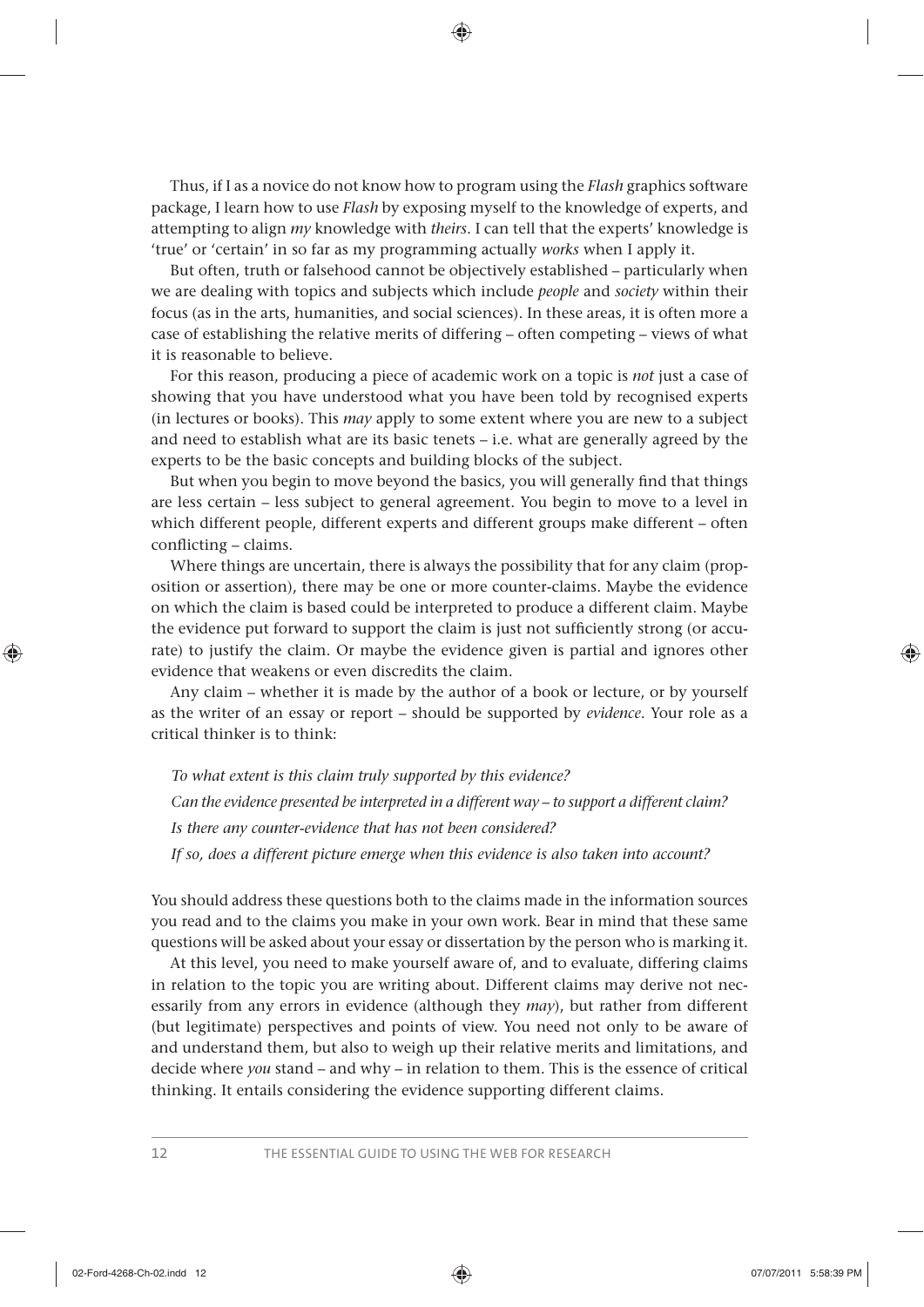In the academic world (as indeed in many other aspects of life) we use the notion of evidence as a bridge to enable people to discuss, argue and attempt to convince one another of how strong or reasonable their claims are. Evidence consists of the reasons you put forward to justify your claims. When you write about something for an essay or dissertation, you are expected to put forward *evidence-based* claims – assertions and propositions (saying that such and such a thing is or may be so) backed up by evidence supporting them. By considering this evidence, the reader can weigh up the extent to which he or she considers them to be justified.

◈

In an essay or dissertation, the evidence supporting the claims you put forward will include citations to authoritative sources that support the claims. Thus, there is a big difference – in terms of the quality of your work, and the resultant mark you are likely to receive – between the following versions of the same claim:

*'Females tend to be better at expressing positive emotions when using social networking sites.'* 

*'Females tend to be better at expressing positive emotions when using social networking sites (Thelwall, Wilkinson and Uppal, 2010).'* 

The second version of the claim would link to the following entry in the References section of your essay or dissertation:

Thelwall, M., Wilkinson, D. and Uppal, S. (2010). Data mining emotion in social network communication: Gender differences in MySpace. *Journal of the American Society for Information Science and Technology*, 61(1), 190–199.

As well as making evidence-based claims, you will also need to build evidence-based *arguments*.

#### **THINK**

Write down what you think the difference might be between a *claim* and an *argument.*

LEARNING & CRITICAL THINKING: THE ESSENTIALS 13

♠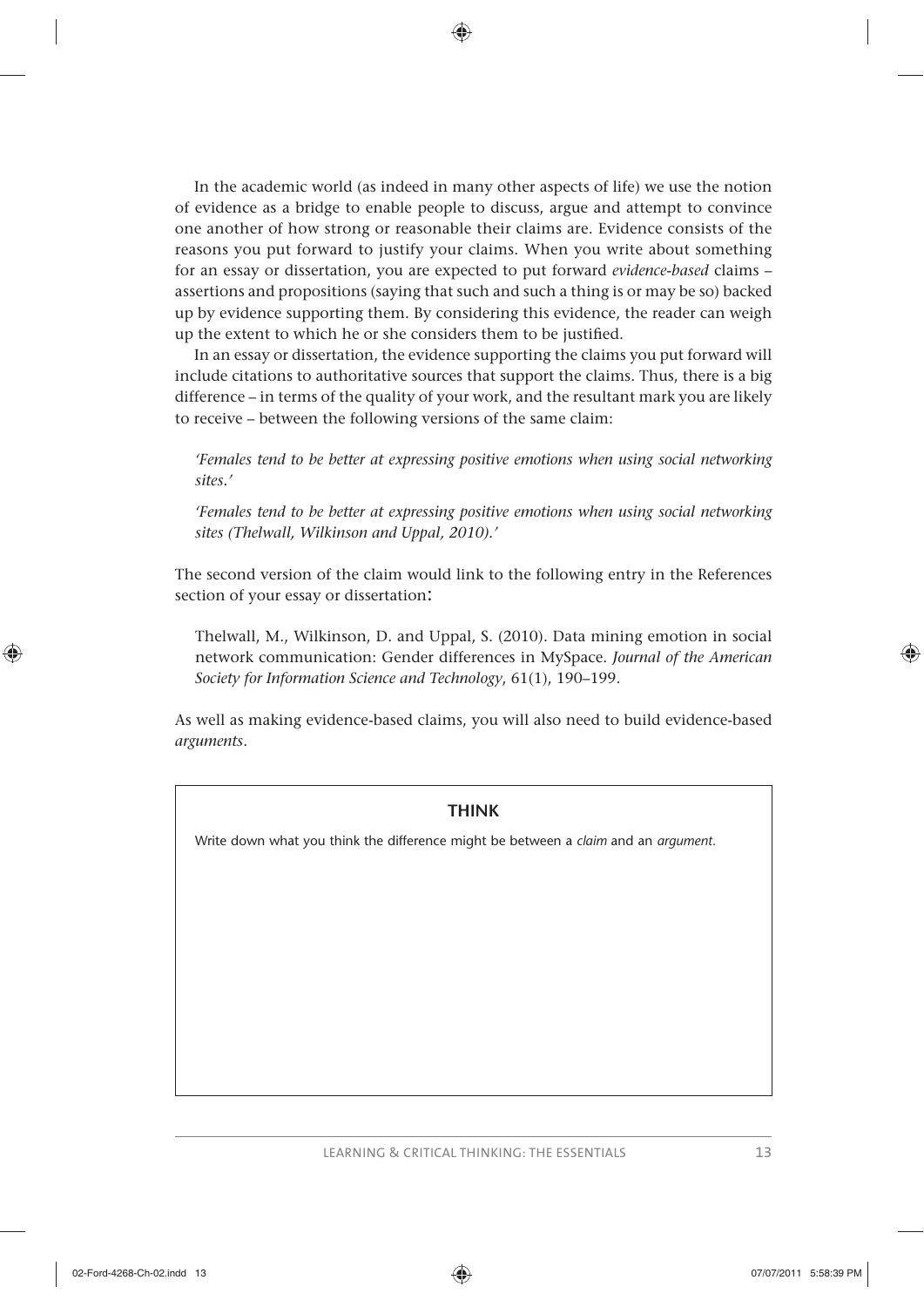I use the term *argument* here to refer to a *series of connected claims*. These claims should fit together to form a structured answer to your essay or research question. This is very different from a series of relatively unconnected claims. In fact, as we will see in the next chapter, lack of connectedness is a common problem and cause of low marks in essays and reports.

◈

There are many different types of argument. In the sense in which I am using 'argument' as a 'series of connected claims', analysis, synthesis and evaluation are all types of argument. The following very simple examples express the essence of *analysis*, *synthesis* and *evaluation*. The *argument* in each case is shown in bold. The individual claims (upon which the argument is based, and which themselves will be evidence-based as previously described) are shown in italic.

#### **Analysis**:

**The main elements of X are** ... *The first element is... [details]. The second element is... [details]. Etc*.

#### **Synthesis**:

*X and Y may appear very different... [details of the differences]*. However, **they are similar in that**... [details of the similarities].

#### **Evaluation**:

♠

*X has both benefits and drawbacks.* However, **I think that the benefits outweigh the drawbacks because...** *[details].*

If the argument that you are putting forward is someone else's argument – i.e. an analysis, a synthesis or an evaluation that you have found in an authoritative information source – then the 'evidence' supporting it will generally be a reference to that source. However, if you are making an argument yourself, then the 'evidence' supporting it will be its 'reasonableness'. What might count as 'reasonable' is discussed below in relation to each type of argument:

#### **Analysis**:

The main elements of X are ... The first element is... *[details]*. The second element is... *[details]*. Etc.

If it is *self-evident* that the main elements of X are what you say they are, then this 'self-evidence' is your evidence. If it is not self-evident, then you need to explain *why* the reader should accept that it is so, in a logical and defensible way. It is important to play 'devil's advocate' and try to see whether there is any way in which a cynical (but reasonable) person could argue that X cannot be broken down into the elements that you propose – or that the elements you propose are not 'the main' elements as you are arguing. If you can see a possible counter-argument to your own, you will need to think – and say – why the reader should accept *your* analysis.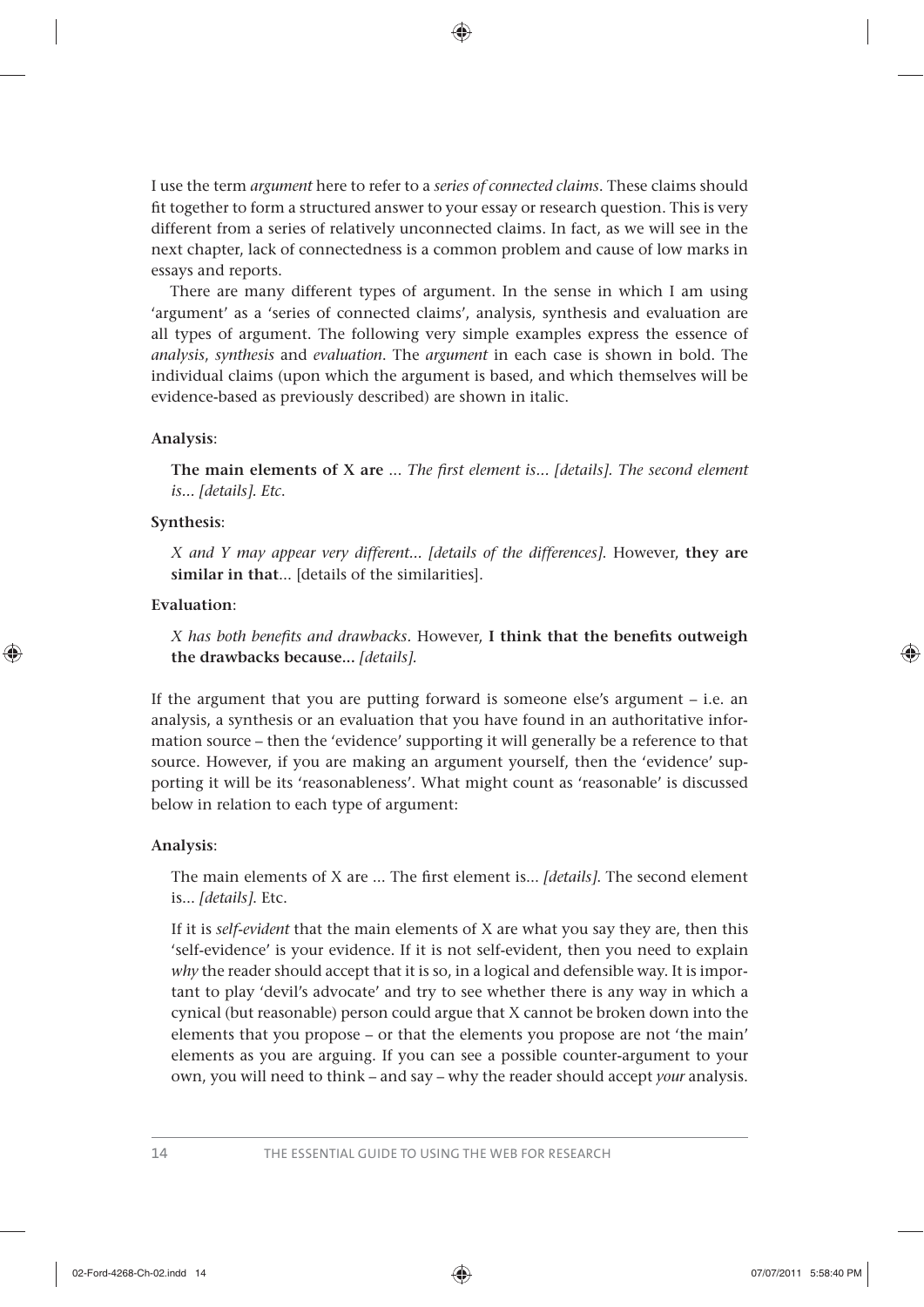#### **Synthesis**:

X and Y may appear very different... *[details of the differences]*. However, they are similar in that... *[details of the similarities]*.

Again, if it is self-evident, then this 'self-evidence' is your evidence. If not, then you need to explain *why* the reader should accept that it is so in a logical and defensible way. As above, it is important to play 'devil's advocate' and try to see whether there is any way in which a cynical (but reasonable) person could argue that X and Y are not similar in the way you argue that they are. If you can see a possible counter-argument to your own, you will need to think – and say – why the reader should accept *your* analysis.

#### **Evaluation:**

◈

X has both benefits and drawbacks. However, I think that the benefits outweigh the drawbacks because...

If you give logical and defensible reasons why the benefits outweigh the drawbacks, then these constitute your evidence. Once again, try to anticipate any counter-arguments – e.g. that in certain circumstances (maybe that you have not considered) the benefits may not outweigh the drawbacks.

Thus in an essay or dissertation you are attempting to convince those who read it (especially, the person who will mark it) that what you have said is justified. The person marking your work need not necessarily *agree* with what you say. He or she may have a different point of view. But he or she must regard what you say as *reasonable* – that is, supported by appropriate evidence.

One of the key goals of university education is that you learn how to develop effective evidence-based claims and arguments, and to evaluate the strengths and weaknesses of the claims and arguments of other people, for yourself. It is true that you will also need to become familiar with widely accepted beliefs in the topics and subjects you are studying – with what is generally agreed by experts to be firm basic knowledge. But at more advanced levels, you will be expected to explore, and critically evaluate, different claims, arguments, evidence and perspectives.

At a basic level, you are concerned with discovering and coming to understand the key concepts generally agreed by experts as constituting the key building blocks of the topic. As you move from basic understanding to more advanced issues, you generally find differences of views and opinions amongst different writers and experts in the subject – and often conflicting evidence. These differences imply an increasing need to be able to evaluate their merits and limitations, to make choices between them, and to justify your evaluations and choices. This will require increasing involvement in critical thinking – the careful evaluation of alternative claims, arguments, evidence and perspectives.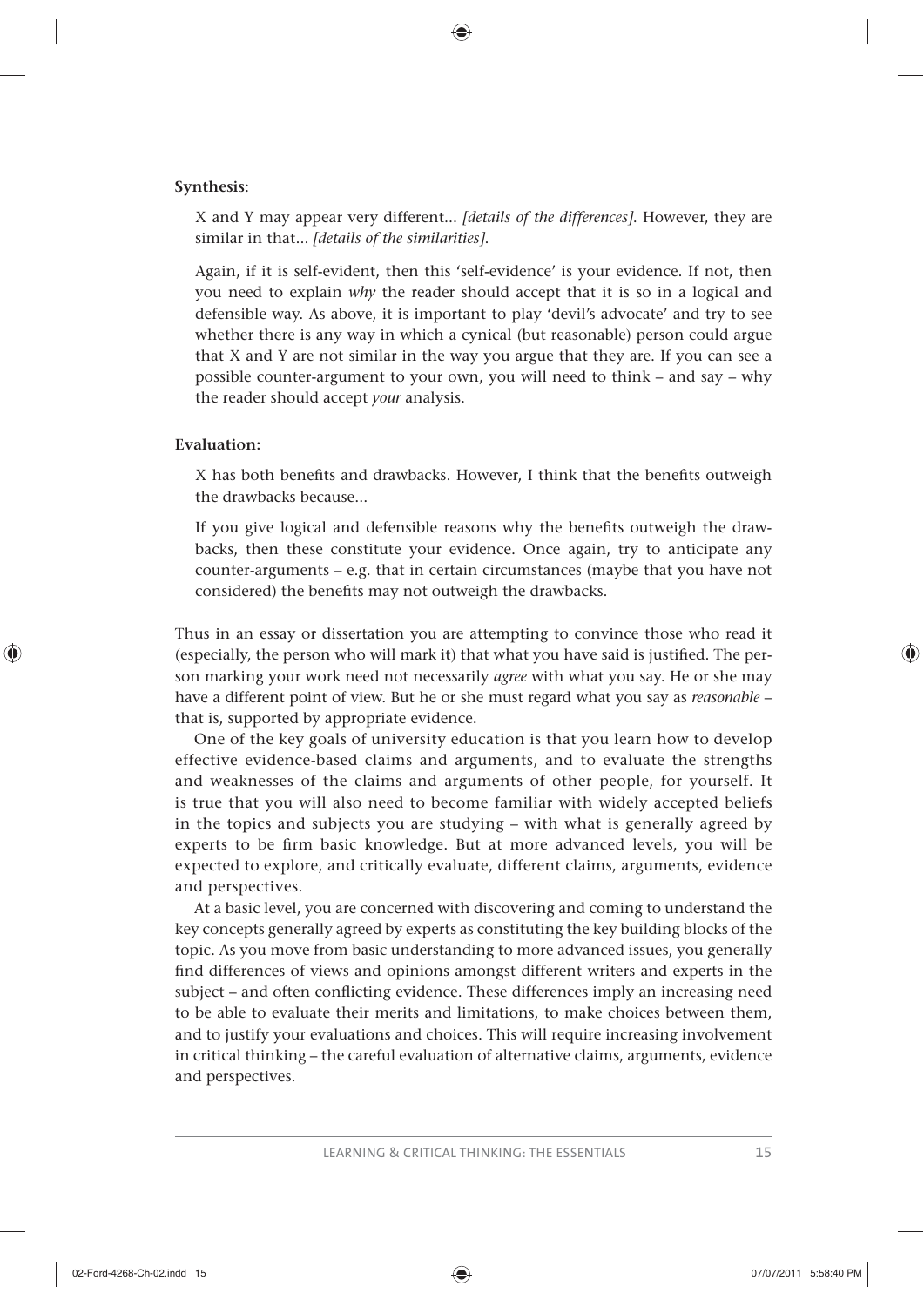

**CRITICALLY EVALUATE**



#### Essential learning components

The vertical dimension of Figure 2.2 shows the different levels of understanding – from basic to more advanced – discussed in the previous section. However, your learning (at all levels of the vertical dimension) will also entail the horizontal dimension shown in the figure.

- (a) The left half of the diagram relates to the development of an overall view showing how the main concepts making up the topic interrelate and fit together to form an integrated 'big picture'.
- (b) The right half relates to the more detailed examination of the individual components making up the topic.

You need both of these elements. One without the other results in incomplete understanding, and your work would be marked down accordingly.

If the detailed treatment of the individual components (element (b)) is not complemented by a view of how they all fit together to form the bigger picture (element (a)), the result is likely to be 'not seeing the wood for the trees' – fragmented understanding that misses fully appreciating the 'big picture'.

Equally, the overview of how the components interrelate to form an integrated whole (element (a)), if based on only partial or incorrect understanding of the components (element (b)), may result in invalid over-generalisation. Over-generalisation occurs when you present an overview without sufficient supporting detail to validate it. Such an overview may be inaccurate and misleading if examination of the components at a more detailed level fails to support the pattern of interrelationships (the overview) you are claiming.

◈

16 THE ESSENTIAL GUIDE TO USING THE WEB FOR RESEARCH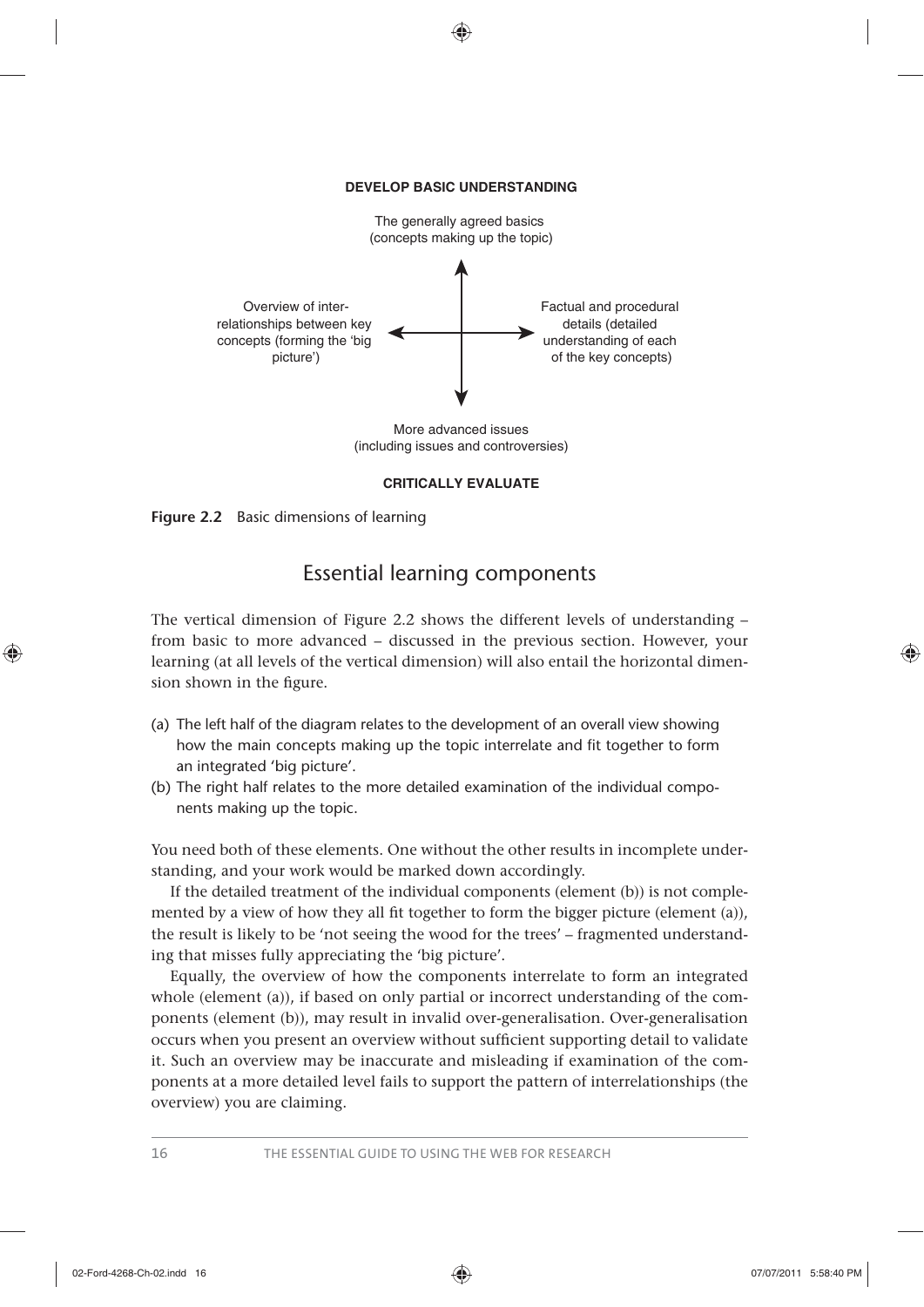

**Figure 2.3** Description building is concerned with overall design

*Source:* http://commons.wikimedia.org/wiki/File:Example\_of \_CAAD.jpg Author: Euy. Creative Commons Attribution-Share Alike 3.0 Unported license (http://creativecommons.org/licenses/by-sa/3.0/deed.en).

Although by no means exclusively, component (a) places particular emphasis on *synthesis*, and component (b) places particular emphasis on *analysis*. As previously noted, analysis entails *breaking something down into its component parts* and examining these in detail. Synthesis entails *looking for ways in which things can be linked together*. It emphasises looking for ways in which they are similar and for things they share.

These different components were termed 'descriptions' and 'procedures' by Gordon Pask, a key figure in research into teaching and learning in higher education.<sup>5</sup> Effective learning in any subject entails both 'description building' and 'procedure building', which he characterised in architectural terms. Description building is like creating the overall design of a building (as in Figure 2.3).

Procedure building, on the other hand, is concerned with the detailed operations and logistics that are necessary if the building is to function, such as plumbing, electrical wiring, and so on (Figure 2.4).

Both description building and procedure building are required to create a successful building. In the same way, both elements are required to build effective understanding in a subject. Description building is all about *relating ideas to synthesise a conceptual overview*. Procedure building is all about *analysing the factual and procedural details that support the overview.*

◈

<sup>5</sup>Ford, N. (2000). The increasing relevance of Pask's work to modern information seeking and use. *Kybernetes*, *30*(5/6), 603–629.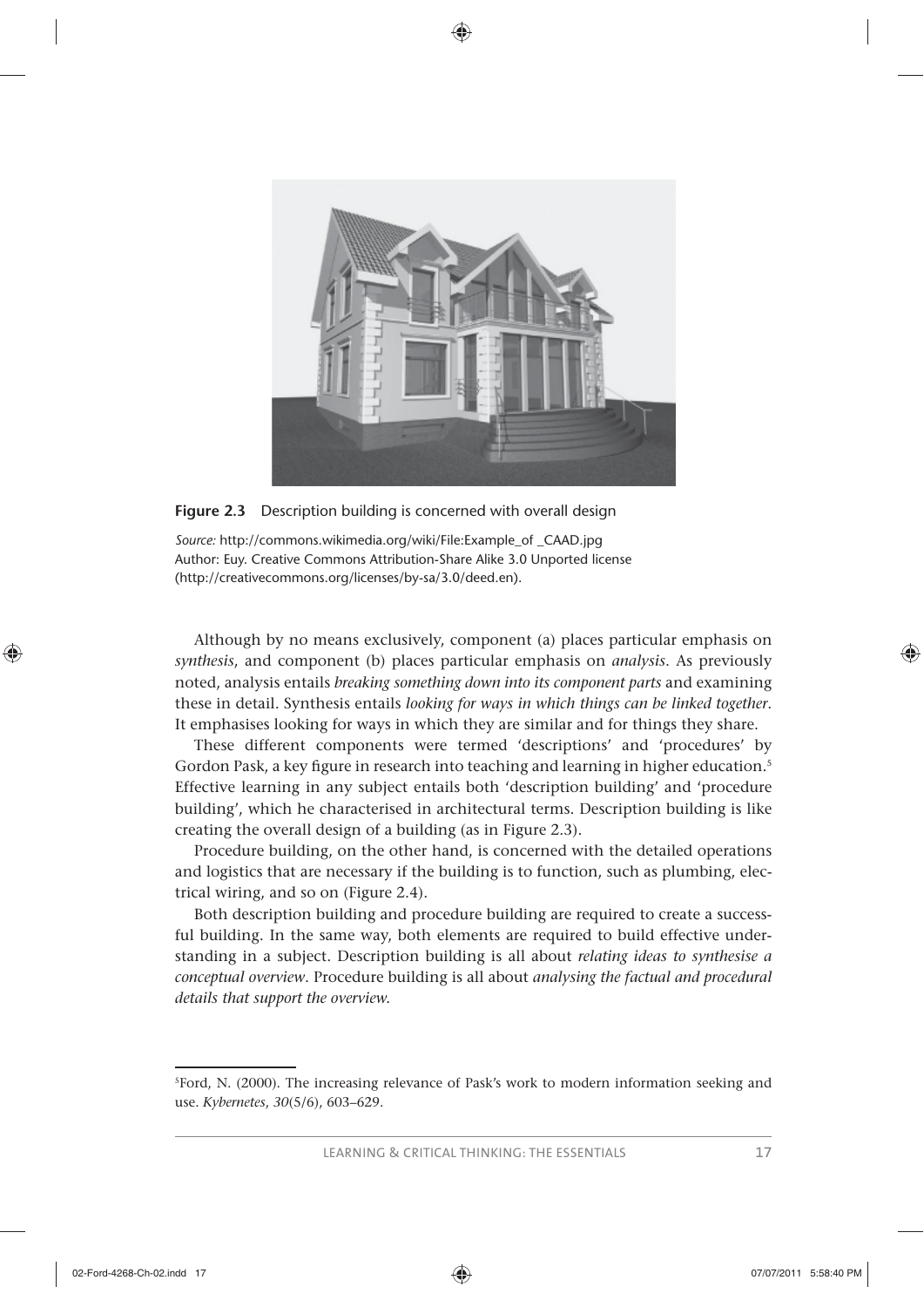

**Figure 2.4** Procedure building is concerned with detailed operations and logistics

*Source*: http://commons.wikimedia.org/wiki/File:Nine-parteners-meeting-house.png Author: Wilson, Clifford. Public domain.

*We are now about to go on to explore the notion of learning styles. However, if you would like to take a simple test designed to help you identify your own personal style, you should do so before reading the next section, and you should turn now to the Appendix and complete the short test you will find there.* 

However, although both description building and 'procedure building are necessary components of full understanding, the order in which they take place may vary according to the individual learner. Pask did much work investigating these components of understanding, and he identified distinct learning styles associated with them. Some people, it would seem, have a bias towards (and are more adept at) description building. Others are biased towards procedure building.

The test of learning style in the Appendix is designed to tell you whether you have: a relatively holistic *description-building* style; a more step-by-step *procedure-building* style; or a *versatile* style in which you are able to engage in description building and procedure building in equal measure.

#### **THINK**

Can you think what might be the effects – both positive and negative – of having a strong bias towards *description building*?

♠

18 THE ESSENTIAL GUIDE TO USING THE WEB FOR RESEARCH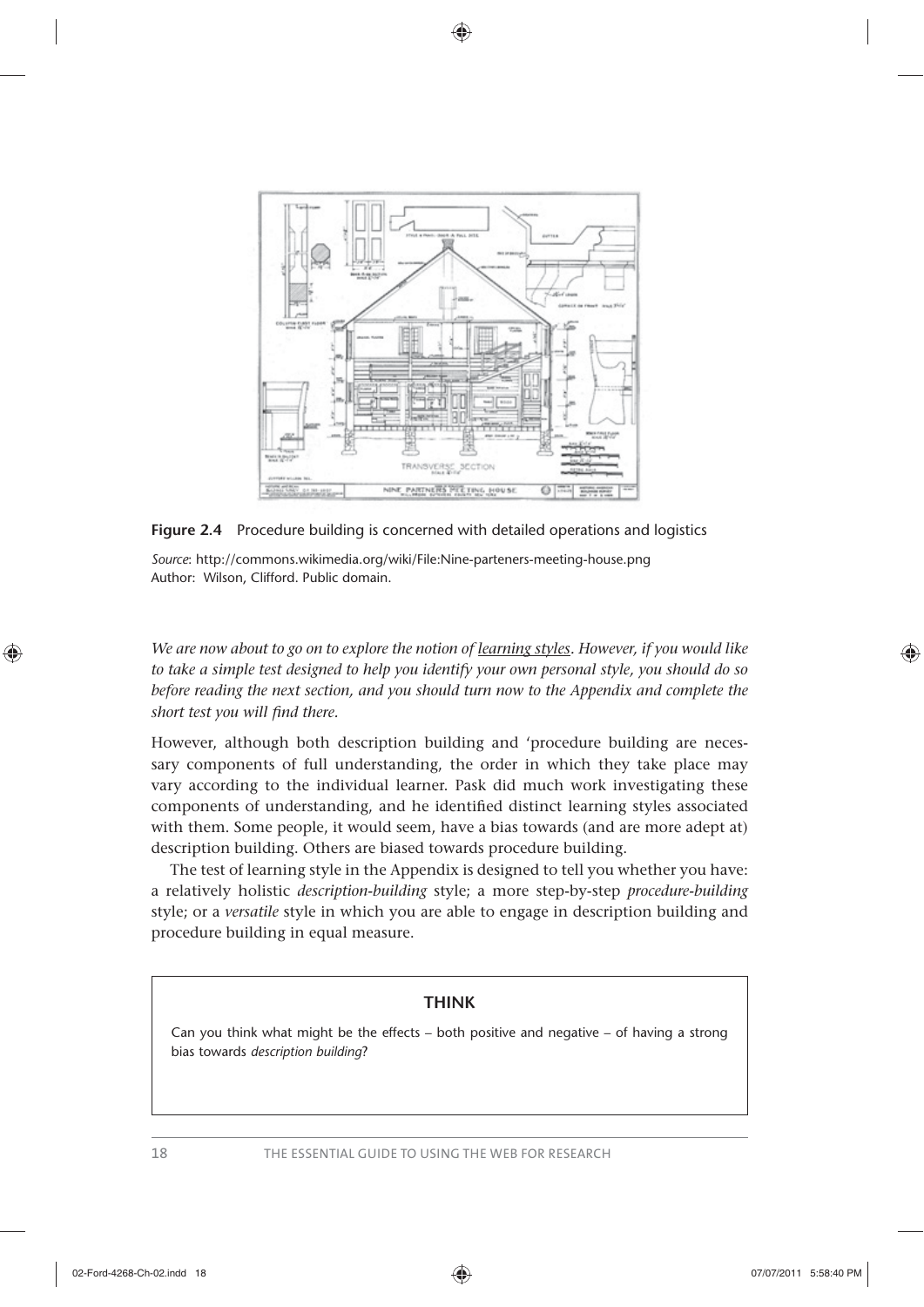| Positive                                      |  |
|-----------------------------------------------|--|
| Negative                                      |  |
| And a strong bias towards procedure building? |  |
| Positive                                      |  |
| Negative                                      |  |

Pask found that a bias towards description building without sufficient procedure building resulted in the distinctive 'over-generalisation' learning deficit previously described. A bias towards procedure building without sufficient description building results in the complementary 'not seeing the wood for the trees' learning deficit.

Even though you may possess skills in both elements of learning, and engage in both description and procedure building, you may still exhibit a stylistic preference for the order in which you do them. Two students may go about learning in stylistically very different ways, arriving at the same end-point (full understanding) via different routes. Even successful, high-achieving university students may display these preferences.

Typically, the student with a description building bias will seek to establish a good overview of the topic or subject early in the learning process. Once he or she has sketched this overall picture of the topic – what its main components are and how they seem to relate to each other – he or she will then go on to explore the details of the components, and the precise logic of how they fit together.

In contrast to this somewhat top-down approach, the student with a procedure building bias will tend to adopt more of a bottom-up, 'brick-by-brick' approach, starting by building up detailed understanding of a part of the subject and, having mastered this aspect, moving on to the next. The 'big picture' will emerge relatively late in the learning process.

♠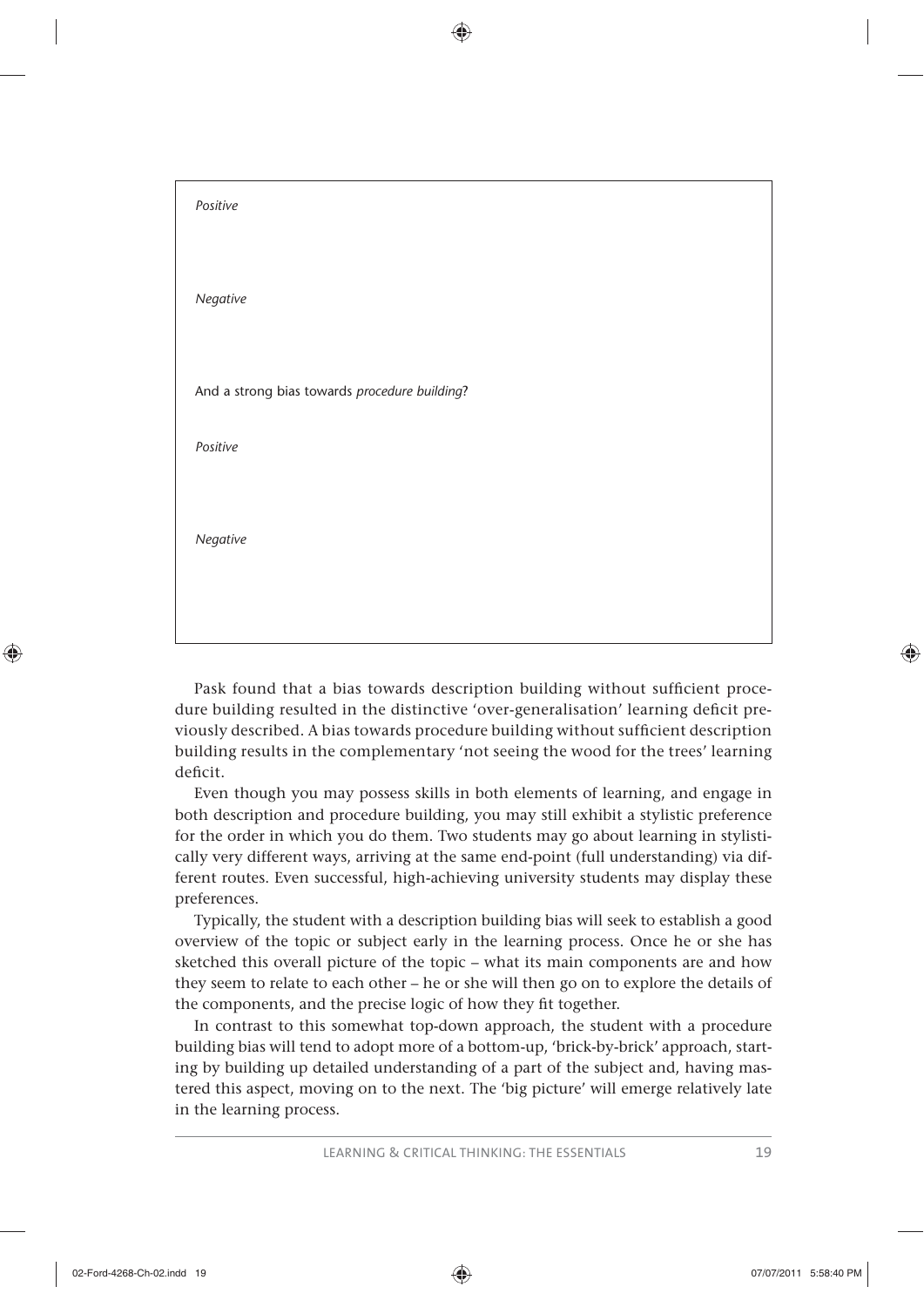

◈

**Figure 2.5** Description and procedure building mapped on to the basic dimensions of learning

Pask found that these biases are also associated with different learning processes. Strong description builders tend to be 'parallel processors', focusing on a number of aspects of the topic at the same time as they broadly – and initially quite speculatively – explore a new topic, trying to gain an overall grasp of what it is all about. Strong procedure builders tend to prefer a more sequential, 'step-by-step' approach concentrating on one thing at a time.

Importantly, there is evidence that if students go about learning in a way that *mismatches* their stylistic preference, their learning may be detrimentally affected, and they may not successfully integrate both components. Conversely, the learning of students working in a way that *matches* their style may be enhanced. As we will see in Chapters 3 and 7, these stylistic biases and preferences also have important implications for the way in which you go about searching for, and using, information for your essays and projects.

Figure 2.5 maps description building (represented by the thumbnail image to the left) and procedure building (the image to the right) on to the dimensions of learning previously presented in Figure 2.1.

The stylistic differences outlined above are reflected in the way in which you move between left and right as you progress downwards from basic to more advanced levels in Figure 2.5. The procedure builder is likely to focus more strongly on the right of the figure as he or she progresses downwards. The description builder will focus more on the left. In both cases, this is a matter of degree and not an absolute focus. Both will to an extent dip into elements of both left and right as their learning progresses.

◈